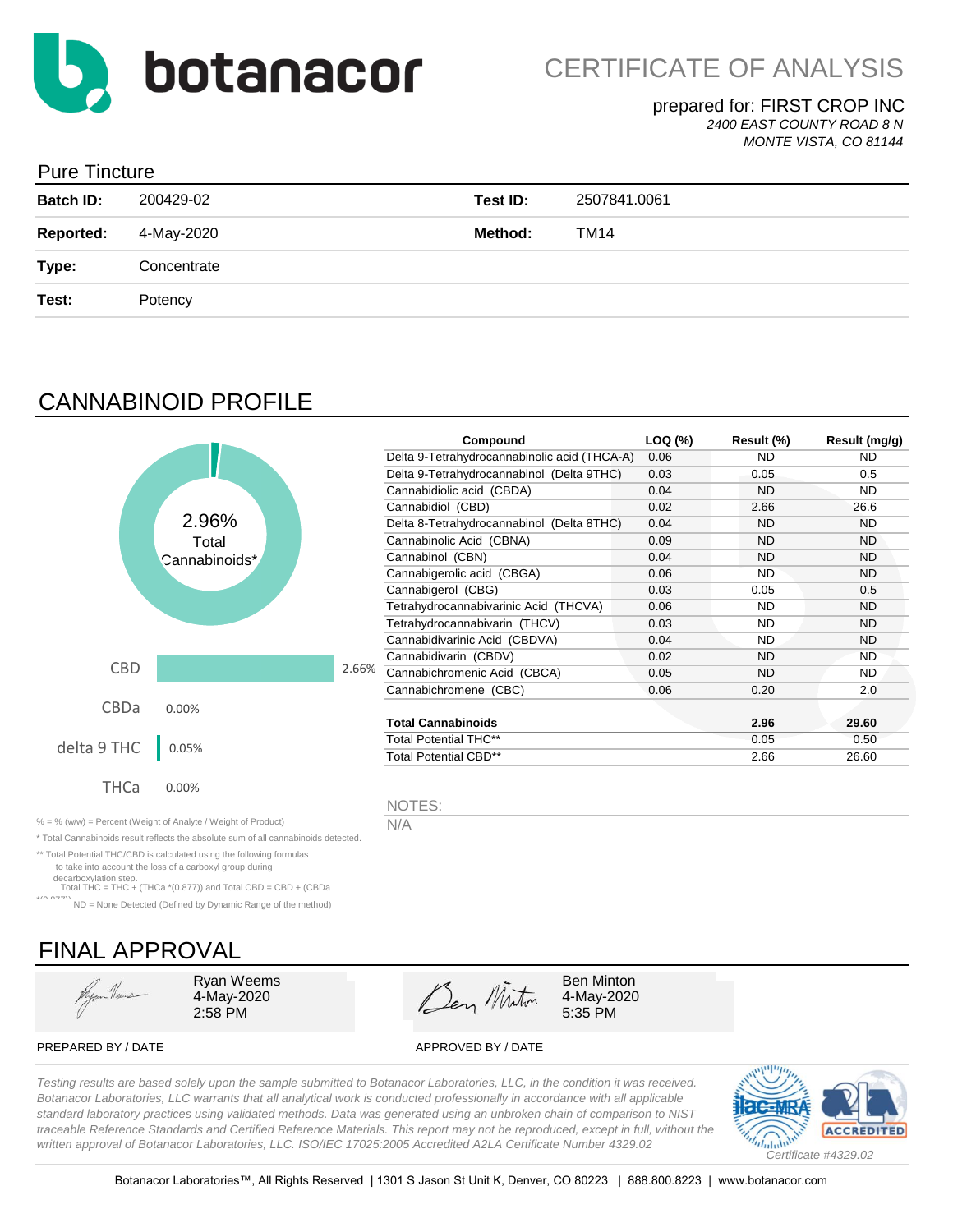

### prepared for: FIRST CROP INC

*2400 EAST COUNTY ROAD 8 N*

#### *MONTE VISTA, CO 81144*

|  | <b>Pure Tincture</b> |
|--|----------------------|
|--|----------------------|

| <b>Batch ID:</b> | 200429-02   | Test ID: | 4873472.002 |
|------------------|-------------|----------|-------------|
| <b>Reported:</b> | 6-May-2020  | Method:  | TM10        |
| Type:            | Concentrate |          |             |
| Test:            | Terpenes    |          |             |
|                  |             |          |             |

# TERPENE PROFILE



# FINAL APPROVAL

Michelle Gagnon 6-May-2020 4:03 PM

Greg Zimpfer 6-May-2020 4:56 PM

#### PREPARED BY / DATE APPROVED BY / DATE

*Testing results are based solely upon the sample submitted to Botanacor Laboratories, LLC. Botanacor Laboratories, LLC warrants that all analytical work is conducted professionally in accordance with all applicable standard laboratory practices using validated methods. Data was generated using an unbroken chain of comparison to NIST traceable Reference Standards and Certified Reference Materials. This report may not be reproduced, except in full, without the written approval of Botanacor Laboratories, LLC. ISO/IEC 17025:2005 Accredited A2LA Certificate Number 4329.02*



Botanacor Laboratories™, All Rights Reserved | 1301 S Jason St Unit K, Denver, CO 80223 | 888.800.8223 | www.botanacor.com